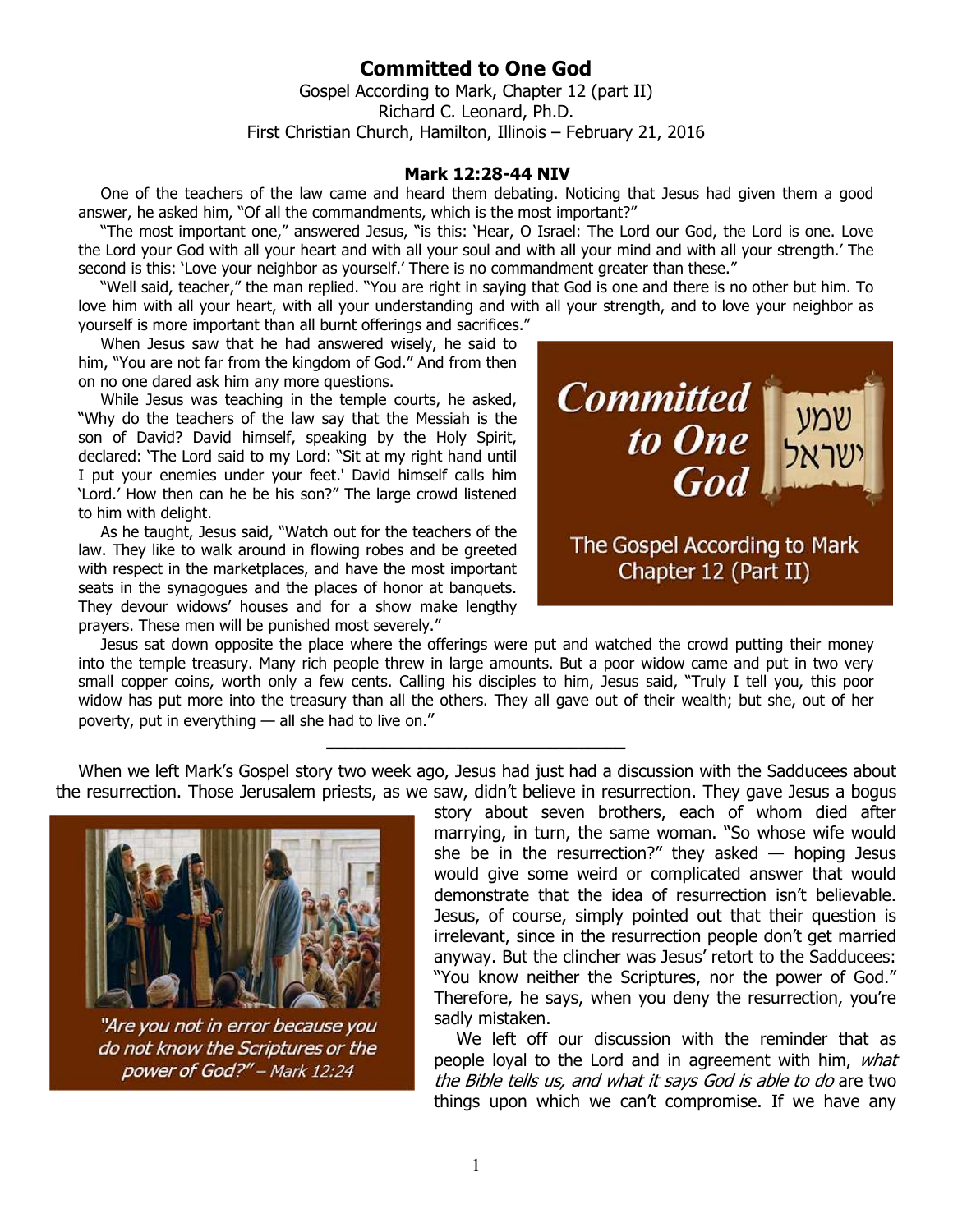reservations about whether the Scriptures are *really our authority*, or whether God *has the power* to raise the dead and do other things that benefit his people, we've stepped outside the realm of Christian belief.

We pick up Marks's narrative at this point with the rest of chapter 12. To begin with, someone who's been listening in on the conversation pipes up with another question. Mark calls this man a "teacher of the law," an expert in the Law of Moses. Often in the Gospels we read about the Pharisees and their scribes. The Pharisees were interpreters of the Law, or Torah, but they couldn't carry around those big scrolls with the five books of Moses. Instead they were accompanied by a scribe, who knew the law by heart. If the Pharisee needed to find a passage in the Torah, the scribe could recite it to him. That's not so far-fetched as it seems to us. At least in the most orthodox circles, rabbis today are expected to know the Torah from memory (and my major professor in graduate school said he once had a Jewish student who had memorized the entire Hebrew Bible — the Law, the Prophets, and the Writings). The scribe was like that; he was a walking iPod or smartphone who could call up from memory any portion of the Law that people needed to discuss. Maybe this "teacher of the law" Mark is introducing here was someone like that.

So the teacher, who's been listening to Jesus' discussion with the Sadducees, asks him a key question: "Which commandment in the Law is the most important?" We all know Jesus' answer, because we've heard it quite often:

"The most important one," answered Jesus, "is this: 'Hear, O Israel: The Lord our God, the Lord is one. Love the Lord your God with all your heart and with all your soul and with all your mind and with all your strength.' The second is this: 'Love your neighbor as yourself.' There is no commandment greater than these."

We could teach all day on this one statement, because in answering the teacher's question Jesus has gone to the very heart of biblical faith: loyalty and commitment to the one God. This is the creed of every worshiper of the Lord, found in Deuteronomy 6:4-5: "Hear, O Israel: The LORD our God, the LORD is one. Love the LORD your God with all your heart and with all your soul and with all your strength." It's called the Shema' from its opening word: shema' yisrael, 'adonai 'eloheinu' 'adonai 'echad. It's the fundamental



"Hear, O Israel: The LORD our God, the LORD is one. Love the LORD your God with all your heart and with all your soul and with all your strength."- Deut. 6:4-5

obligation of every believer who is in covenant with God: to love the Lord with everything we have, and to love him only. shema' yisrael, 'adonai 'eloheinu' 'adonai 'echad. It could also be translated this way: "The Lord is our God, the Lord alone."

In a world of competing religions and multiple claims about gods, the oneness of God is a truth we, as Christians, will never compromise, no matter how tempted we may be by the siren call of diversity. In writing to the Corinthians, the apostle Paul puts it like this:

We know that "An idol is nothing at all in the world" and that "There is no God but one." For even if there are socalled gods, whether in heaven or on earth (as indeed there are many "gods" and many "lords"), yet for us there is but one God, the Father, from whom all things came and for whom we live; and there is but one Lord, Jesus Christ, through whom all things came and through whom we live (1 Corinthians 8:4-6).

In this remarkable statement Paul is writing Jesus into the *Shema'!* God is one, but our loyalty to the one God is through the one Lord, Jesus the Messiah, in whose resurrection from the dead we see God at work, inaugurating the renewed creation that has been his goal along  $-$  so that, as Paul says, "If anyone is in the Messiah, they are in the new creation; the old has passed away, and look! The new is here" (2 Corinthians 5:17).

With the encroachment of Islam into Western civilization — and with the President just having delivered a speech in a mosque — people are asking whether the God Christians worship and the god Muslims worship are the same. It's a silly question, because God, by definition, is One. There can't be *multiple gods* responsible for *one universe*. The issue isn't whether people of other religions are worshiping the same god; the issue is whether people are worshiping the one God *the way he wants to be worshiped*. The temptation isn't usually the worship of false gods, but *the false worship of the one God.* As followers of Jesus we understand that there isn't any other way to the one God except the way through Jesus. But even Christians can be tempted to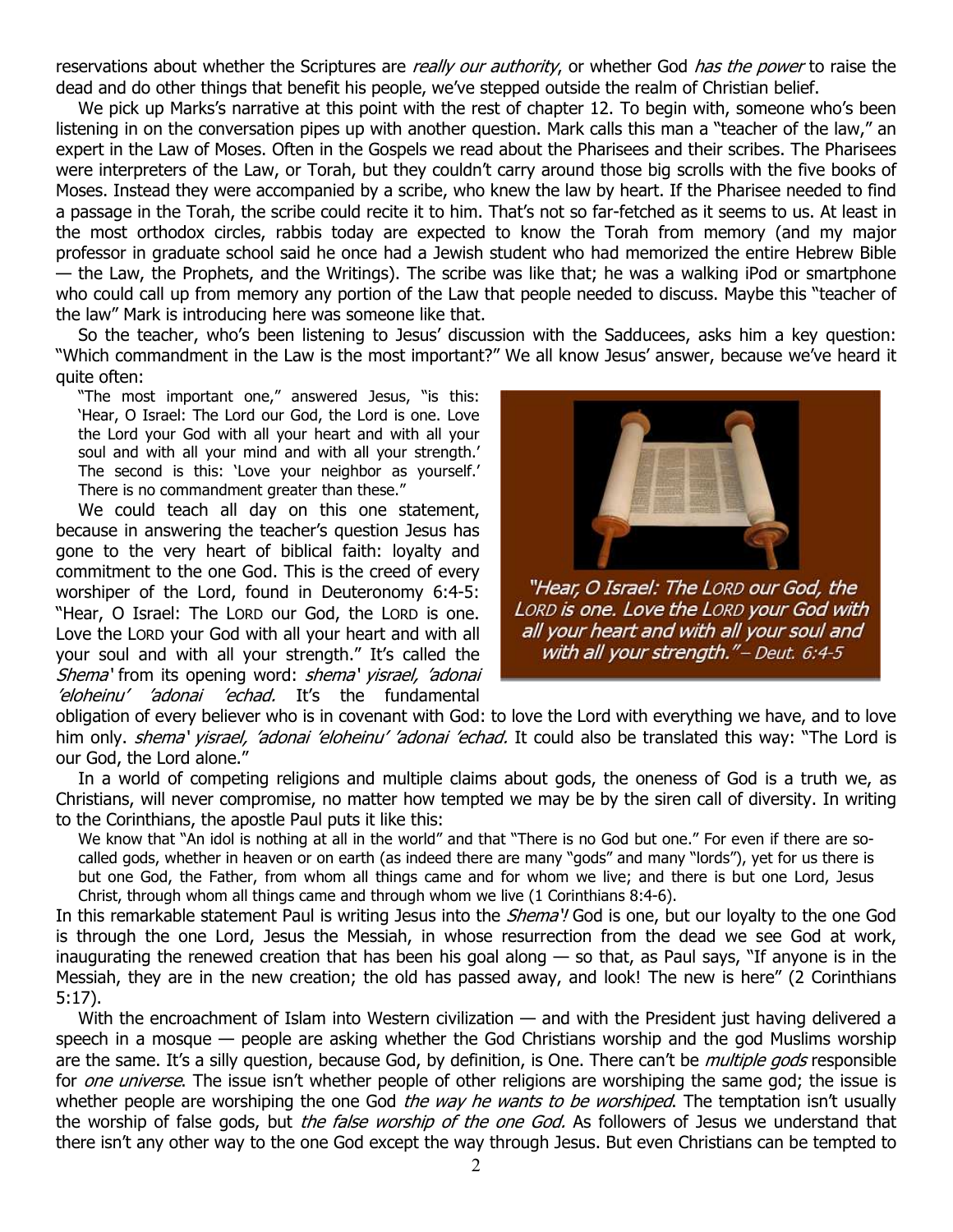practice false worship, thinking we're serving the Lord the way he expects when, in reality, he's looking for something quite different from those he has called into his family.



"The second commandment is this: 'Love your neighbor as yourself.' There is no commandment greater than these."

Jesus, in fact, touches on this very point in what he says next, responding to this questioning teacher. Every Jew knew the  $Shema'$  – The Lord is one, and give everything you've got to serving him alone. But Jesus pairs the *Shema'* with another quotation from the Law of Moses, Leviticus 19:18: "Do not seek revenge or bear a grudge against anyone among your people, but love your neighbor as yourself. I am the LORD." In another place, Jesus says the commandment to love our neighbor is just like the commandment to love God; it is its equivalent, on the human scene. Our commitment to the one God means our commitment to live for the benefit of other people.

More specifically, our commitment to the Lord means our commitment to those united with him in the same agreement or covenant - or as Leviticus says, those who

are "among your people." Above all we're to seek the welfare of our partners in the body of Christ, and to bless them as a manifestation of our love for the Lord. We're commanded to love our "neighbor," but when we read the "fine print" in the New Testament we understand that our closest neighbors are our fellow Christians. As Paul urges in his letter to the Galatians, "As we have opportunity, let us do good to all people, especially to those who belong to the family of believers" Galatians 6:10).

Before we leave this incident, let's call attention to a striking feature in Mark's narrative. Usually, in the Gospels, we find Jesus teaching authoritatively, answering the questions of his disciples, and quashing the arguments of those who oppose him. Rarely do Jesus' questioners get to say anything he commends them for. True, Jesus commends other people he finds doing something that shows they understand his mission. When Zacchaeus the publican repents of his greed and says he'll give half his goods to the poor, or when a woman pours expensive ointment on Jesus' head, Jesus' response indicates he approves what they've done. But it's not often that he commends someone for *how they answer him* in a conversation. And it's not often that the Gospels record the positive feedback Jesus gets from the people he's conversing with.

But note what this unnamed "teacher of the law" says to Jesus after he answers his question about the first commandment in the Law: "Well said, teacher, you are right in saying that God is one and there is no other but him. To love him with all your heart, with all your understanding and with all your strength, and to love your neighbor as yourself is more important than all burnt offerings and sacrifices." And then notice Jesus' response to this teacher: "You are not far from the kingdom of God" (Mark 12:32-34).

Wouldn't we like to hear Jesus tell us something like that?  $-$  "You've said something that's true, something that's important, something that shows you really understand what God is up to." We'd all like to hear Jesus tell us, "You've hit the nail on the head; what you just



"You are not far from the kingdom of God" - Mark 12:34

said shows that you're in sync with God's purpose in bringing about his kingdom." There's a great way to know that Jesus approves what we're saying to him, or what we're saying about him. That's to make sure *our* words line up with *his* words. That's what this teacher of the law did; he basically repeated what Jesus said, and told him, "You're right about that!" If what we say reflects any doubt about the reality of the one God and his purposes for us, or any reservations about whether the way of life Jesus is teaching really works, then we can't expect Jesus to respond positively and commend us as he did this anonymous teacher. We need to watch carefully what we say, for it's our *mouth* that builds the highway that we tread on through life. As Jesus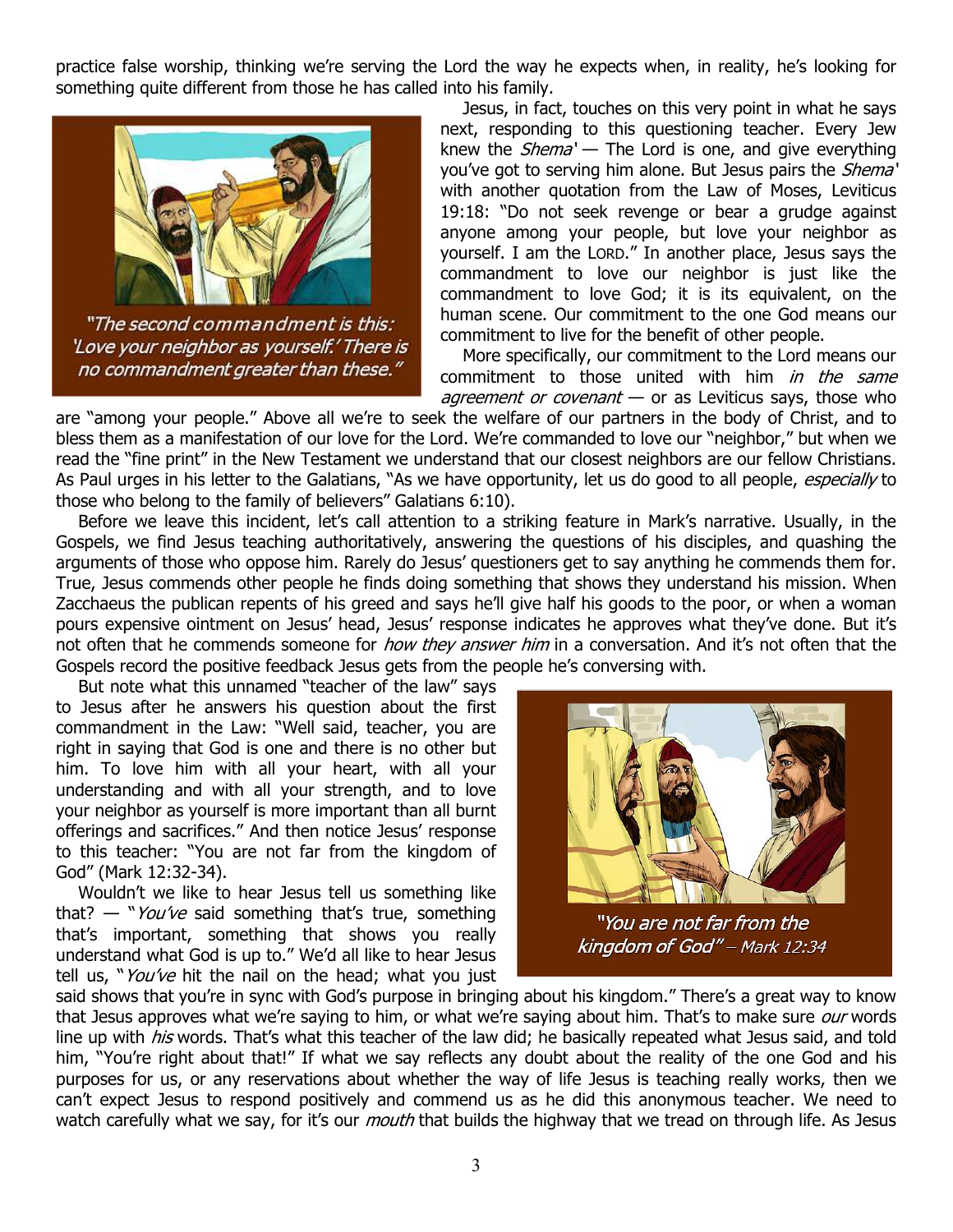said on another occasion, "By your words you will be justified, and by your words you will be condemned" (Matthew 12:37).

Let's go on, now to the second incident in our reading for today, in which Jesus puts a question to the Jerusalem "experts." "If David, in the Psalms, calls the Messiah 'my Lord,' then how can the Messiah be the son of David?" It's a logical question, and one that, at first glance, seems puzzling. Christian teaching has always held that Jesus, the Messiah, is the son of David  $-$  as a familiar hymn says, "great David's greater Son." To turn to just one New Testament passage, the apostle Paul opens his letter to the Romans by referring to "the gospel of God . . . the gospel concerning his Son, who was descended from David according to the flesh" (Romans 1:1, 3). So at first glance it looks like Jesus is contradicting the Jerusalem teachers' claim that the Messiah is the son of David.



David himself calls him 'Lord.' How then can he be his son?"The large crowd listened to him with delight. - Mark 12:37

Well, he's not contradicting them; he's just saying they aren't going far enough. Yes, the Messiah is, as Paul says, "the son (or descendant) of David according to the flesh," and both Matthew and Luke are careful to trace Jesus' ancestry back through David, Israel's great king. But the Messiah is also the *Son of God*, the one through whom God will fulfill his purpose of bringing not only Israel, but all humanity, back to himself. And that's the role the New Testament writers see Jesus as fulfilling. As Paul writes, in Jesus the Messiah "God was reconciling the world to himself" (2 Corinthians 5:19). So Jesus quotes from Psalm 110, one of the most frequently quoted Hebrew Scriptures in the New Testament. It's a Psalm of David, where the speaker (either David himself, or a court prophet speaking for him) declares, "The LORD

[that is, Yahveh, the name of God] says to my lord: [that is, the lord of David the speaker], 'Sit at my right hand until I make your enemies a footstool for your feet.'"(Psalm 110:1). The Messiah is the Son of David, but that's only half the story; he's also the Son of God, and therefore David's Lord as well.

Jesus is pushing the Jerusalem teachers to go deeper into the Scripture to see what it really means. That's something you and I need to be careful about, too. It's a temptation to treat the Bible superficially, trotting out a verse here and there to back up some preconceived idea of our own. We always need to look at the larger picture, and understand where a passage of Scripture fits into God's purpose and plan from Genesis all the way through to the Revelation. Where does any verse of Scripture fit in the scheme between God's creation of a good world at the beginning and his restoration of that good world at the end? If we interpret any section of the Bible in a way that stops short of that perspective, then very likely we've misinterpreted it.

So I think Jesus is teasing these religious "experts" — and the people love it, because they're not too thrilled about the way the religious authorities look down on them. As Jesus points out, these "experts" like to be recognized when they go about in public; they expect to get the best seats in the synagogues and at special events; meanwhile, they're only too glad to benefit from the offerings of poor people like widows, and they like to make elaborate prayers so people will hear and admire them, but they're only doing it for show. So ordinary people, the "Joe Lunchbuckets" of the day, are delighted to hear Jesus standing up to these phonies.

By the way, it's sometimes said that the same crowds that welcomed Jesus into Jerusalem on Palm Sunday turned on him by Good Friday and called for him to be crucified. That's not true. We're talking about two different groups of people. The plain, down-to-earth, Jewish people of Galilee and Judea were excited about Jesus' message of the kingdom of God, in spite of what the "experts" thought about him. And isn't it so often the case that the "experts" and the elite turn out to be mistaken, while ordinary people with just common sense get it right? They were right about Jesus, and we see the proof of that when, on the Day of Pentecost, 3,000 people in Jerusalem were baptized, and the Book of Acts also notes that many of the Temple priests also joined the Christian community.

Let's proceed to the third incident in this reading from Mark 12. In concluding the previous discussion, Jesus has declared that the religious authorities of Jerusalem "devour widows' houses." How they were doing this is uncertain, but let's recall that a woman in that culture wasn't normally involved in managing property, and couldn't just go out and earn money for herself, and had no government survivor benefits. If a woman's